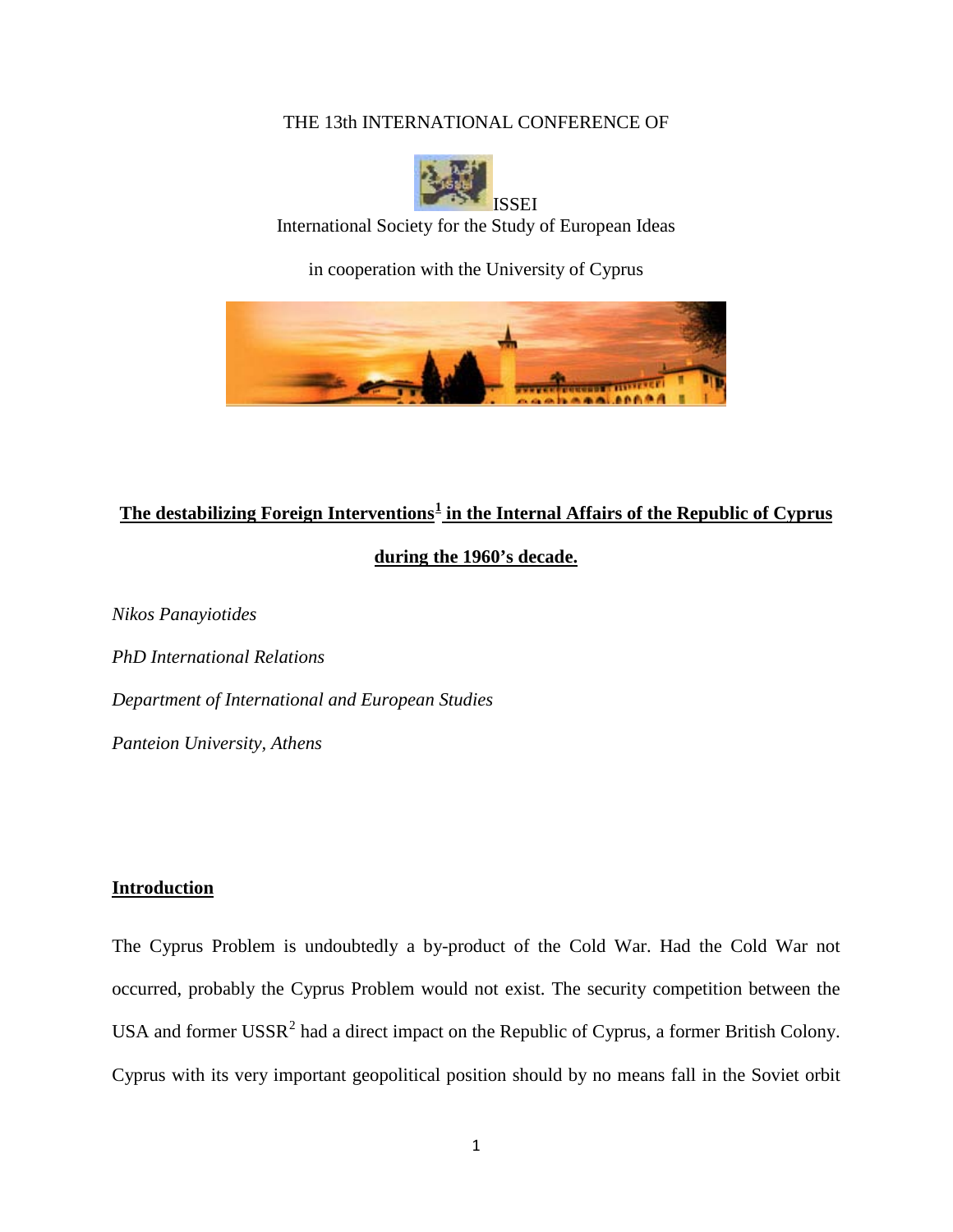of influence. Therefore, the Great Powers involved, primarily the USA and the UK, wanted to perpetuate their influence over the Island by keeping Cyprus under the strict control of NATO. This reality would not be necessarily detrimental for the interests of Cyprus, if Turkey was not a member of NATO. But Turkey was not only member of the North Atlantic Organization, but also the most important ally of the West in the Middle East. Thant meant that the Cyprus Problem should be solved according to Turkish wishes. Ironically, any effort to consolidate NATO control over Cyprus was inconsistent with the aim of Cypriot leadership for a truth independence<sup>[3](#page-15-1)</sup> devoid from the Zurich weights<sup>[4](#page-15-2)</sup> and was leading towards partition. There is much evidence in this paper that supports our argument.

More specifically, the constitutional crisis of Cyprus in December  $1963<sup>5</sup>$  $1963<sup>5</sup>$  $1963<sup>5</sup>$  forced the Great Powers that were involved in the conflict (the USA and the UK) to re-determine their role and interests. This time their objectives were not the limitation of the sovereignty and independence of the Republic of Cyprus, with Zurich- Style solutions, but the total termination of its sovereignty. More analytically, the inter-communal conflict of 1963 was a major threat for their regional strategy in the area of Eastern Mediterranean. Any escalation of the crisis could provoke a Greco-Turkish war, weaken the south-east flank of NATO and attract soviet influence in the area. The UK, the ex-colonial power was a dwindling power in the postcolonial international system.

That meant that it could not sustain the burden of dealing with the Cyprus crisis alone and therefore the Americans would be involved in the management of the crisis.<sup>[6](#page-15-4)</sup> The UK and the USA wanted to revise the constitutional status of Cyprus in order to satisfy Turkish demand for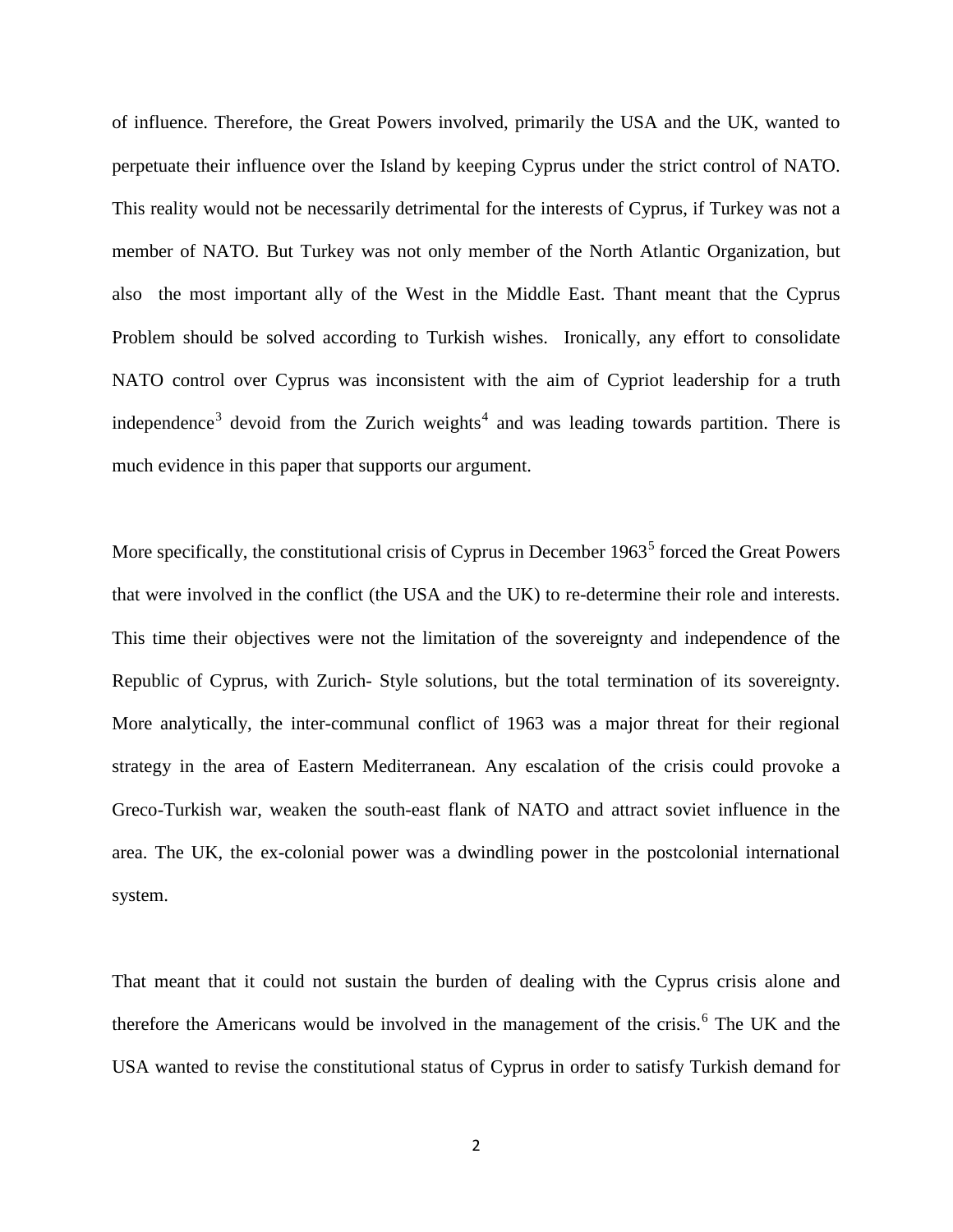permanent separation of the two communities. In December 1963, the Turkish Cypriot officials had already withdrawn from the central Government and other administrative positions and the Turkish Cypriot population was concentrated into various enclaves scattered all over the island. The Turkish Cypriots were defending by force the limited partition they attained. At the same time, on December 30 1963 the British drawn the Green Line separating the two communities until now.

## **Hegemonic Powers Vs Cyprus Sovereignty**

On January 15 1964 a five-member conference<sup>[7](#page-15-5)</sup> was convoked at Lancaster house in London, with the participation of the Guarantor Powers, Britain, Greece, Turkey and representatives of the two communities. The aim of the conference, which was presided over by the British Secretary of state for Commonwealth Relations Duncan Sandys, was to find a final solution for the Cyprus Problem. At the Conference, the British and the Americans that were involved later at the end of January in the discussion, demanded, among others that a NATO Peace force be send in Cyprus in order to support the British forces that were deployed on the island soon after the inter-communal conflict erupted in December.

Duncan Sandys supported Turkish Cypriot's demand for the geographical separation of the two communities, that would be accomplished through the removal of Turkish and Greek Cypriots from various areas of the island in order the mixed villages to be abolished. At the same time – according to the plan- an intergovernmental committee based in London would provide the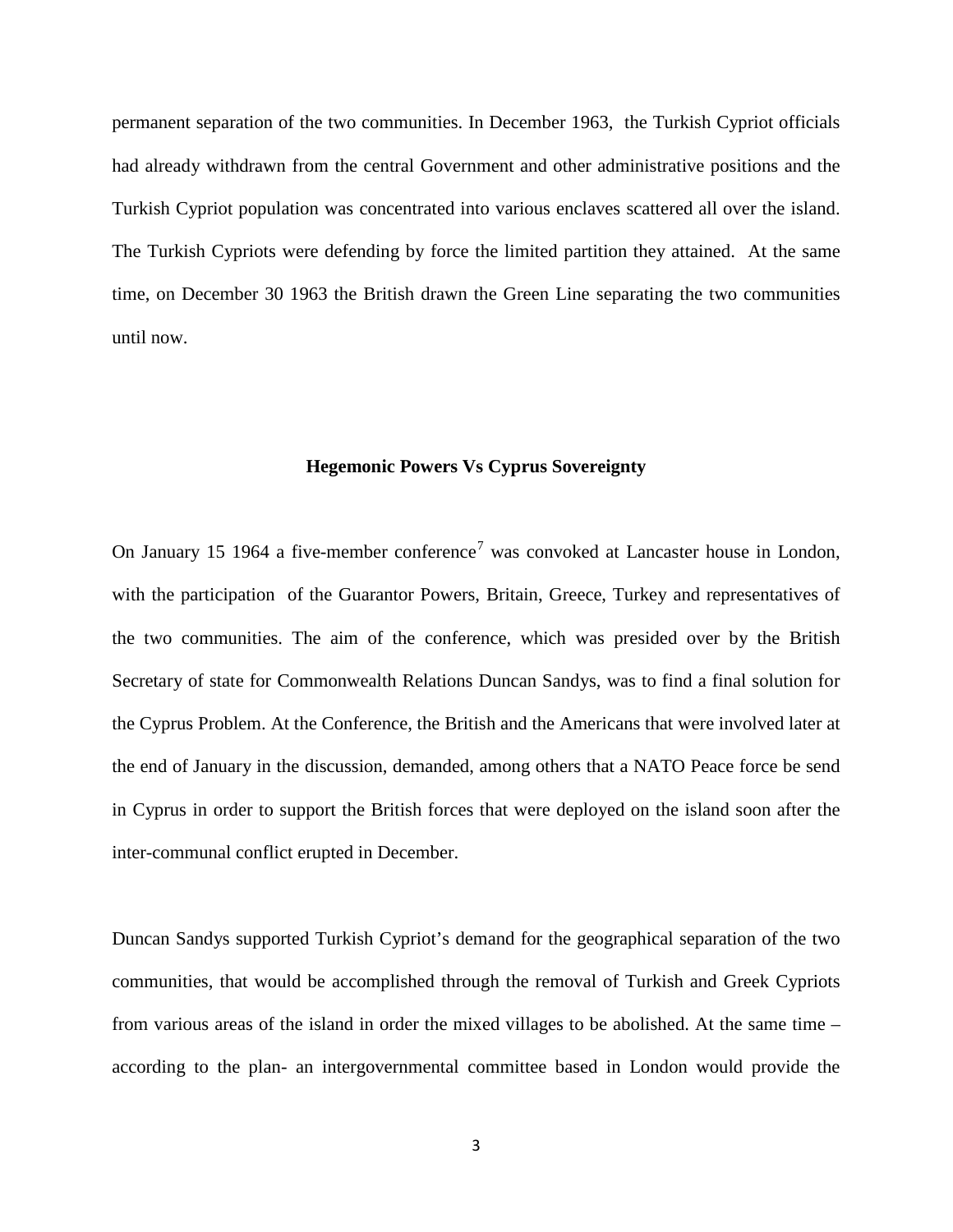commander of the NATO power with political guidance. The crucial point in the Sandys-Ball plan was that it did not mention the Republic of Cyprus at all, which would not participate in the committee mentioned above. This was a fragrant violation of the sovereignty of Cyprus and it made the intentions of the two powers clear. President's Makar demand that the Security Council should decide for the deployment of a Peace Force and that the states that should participate should belong to neutral states than NATO members led the conference to a deadlock on 31 January.

American President Lyndon Johnson sent the undersecretary of State George Ball to the island in order to press Makarios to accept the proposals. Ball threatened Makarios that if he would not cave in his demand the USA would do absolutely nothing to avert a Turkish invasion on the island. This flagrant threat that would be repeated many times in 1960's signified the American intentions. Subsequent American governments used the threat of a Turkish invasion in order to compel Cypriot leadership to accept the Turkish demand for a divisional solution.

More tragically, in the light of their failure to impose their divisional solution on the weak state of Cyprus the Americans in collaboration with the British orchestrated an "artificial crisis", <sup>[8](#page-15-6)</sup> the "Suez of Cyprus" as I call it. The crisis that has been neglected by the researchers provided that in case clashes erupted in Cyprus, British Forces would be sent on the island in order to dictate the areas of northern Cyprus that Turkish forces would attempt occupy. We must not forget that Turkey was repeatedly threatening that it would invade Cyprus in order to protect the Turkish Cypriots. The last such threat was set forth by Ismet Inonu on January 28, 1964. In another level the Anglo-American plan provided that the two NATO countries should ensure the Greece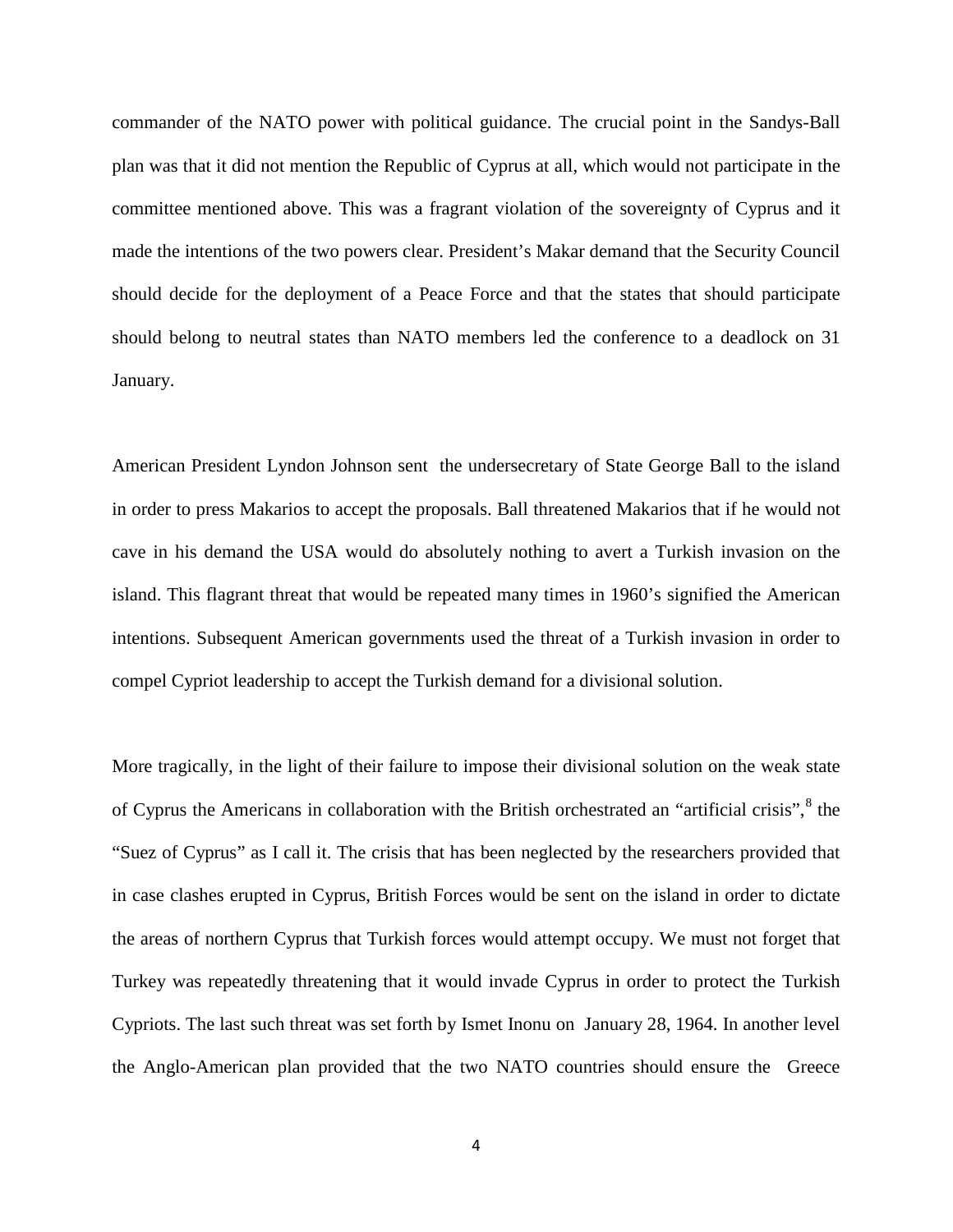would not react in case of a Turkish invasion. The Americans would press the Greek government not to sent troops to the island by threatening that in either case the American efforts to contain the Turks to make a limited invasion would fail. On February 14, 1964 Turkish warships were heading towards the island.

 At midnight, the British announced, just as the American contingency plan envisaged, that an army command organisation was to be flown to the island. At the same time, the British surprised the UN with an urgent plea for a meeting of the Security Council in order to examine a request for a peace keeping force, which Makarios had theretofore rejected. As Ian Craig and Brendan O' Malley inform us in their awarded book "The Cyprus Conspiracy: America, Espionage and the Turkish Invasion",<sup>[9](#page-15-7)</sup> the arrival of British troops and the UN initiative proved enough to persuade the Turks to abandon their invasion for the time being. Turkish soldiers who were aboard those ships reported later that their superiors told them that they were heading towards the island in order to make a real invasion<sup>[10](#page-15-8)</sup> and that it was not a military action. So, the Turks never realized that they could succeed in invading Cyprus ten years before the invasion of 1974.

At the micro level of Cyprus, the British were trying to consolidate partition and the geographical separation of the two communities. Martin Packard, who was appointed in January 1964 as co-ordinator of the tripartite mediating initiative in the northern areas of Cyprus, mentions that he came to the island with a genuine desire to promote the reconciliation of the two communities in the local level and, according to his argument, in many cases he succeeded in his goal. But as he explains in his book "Getting it Wrong, Fragments From a Cyprus Diary 1964", the Commonwealth Relation Office was supporting his goals, while the Foreign Office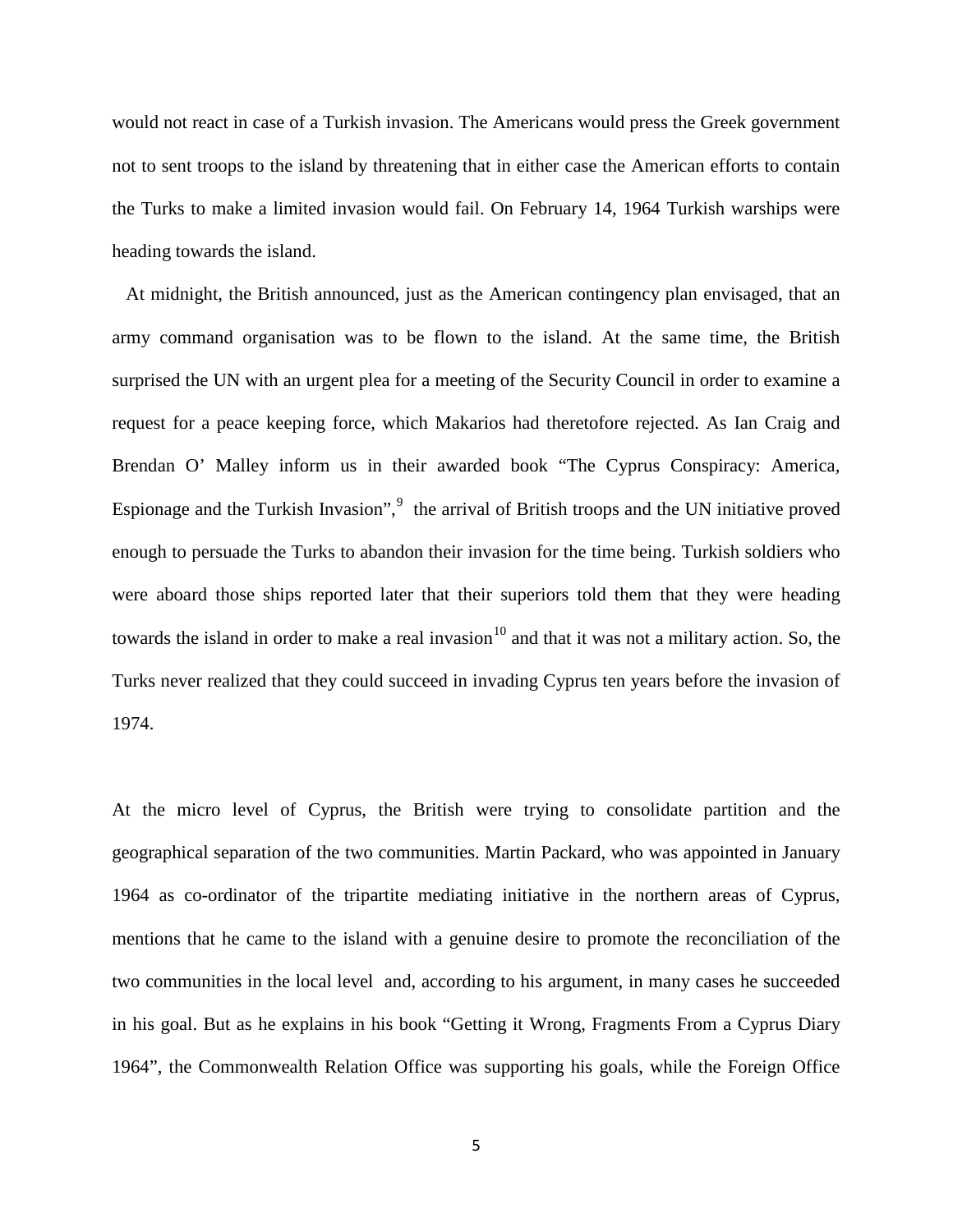and the English secret services insistently undermined them. During his meeting with Martin Packard on 12 February 1964, George Balltold him: "Very impressive, but you've got it wrong, son. Hasn't anyone told you that our objective here is partition, not re-integration?"<sup>[11](#page-15-9)</sup> In another incident, in May 1964, when Cypriot authorities arrested Keith Marley, a senior RAF aircraftsman, they found particular weaponry on him, as well as messages that were destined for the terrorist Turkish Cypriot organisation TMT.<sup>[12](#page-15-10)</sup> After investigations in his house the authorities discovered tapes and material that connected him with conspiratorial activities on the island. His arrest led to the discovery of a conspiratorial network that was undermining the sovereignty of the Republic of Cyprus and the Cypriot government by collaborating with the Turks.

 After the failure of the Aglo-Saxons to impose the Sandys-Ball Plan, the Cypriot Government made a recourse at the United Nations and on 15 February the Security Council held its first meeting. The Security Council at its eighth (and final) meeting adopted the resolution No. 186.<sup>[13](#page-15-11)</sup> international organization the weak state of Cyprus achieved a big victory against the hegemonic powers and their intentions to abolish Cypriot Sovereignty. As President Makarios stressed, "the main purpose of the recourse was to achieve a resolution safeguarding the Sovereignty of Cyprus against armed intervention or the threat of armed intervention from without."<sup>[14](#page-15-12)</sup> This purpose had been achieved. The Security Council, recognized the sovereignty of Cyprus and called all member states to refrain from any action or threat of action that could make things worse in Cyprus or to endanger international peace.

At the same time, the Treaty of Guarantee was put in question and Ankara could not invoke in the future. Operative paragraph 4 of the Resolution providing for the establishment of a "United Nations peace- keeping force", was another point of support of the Cyprus Sovereignty,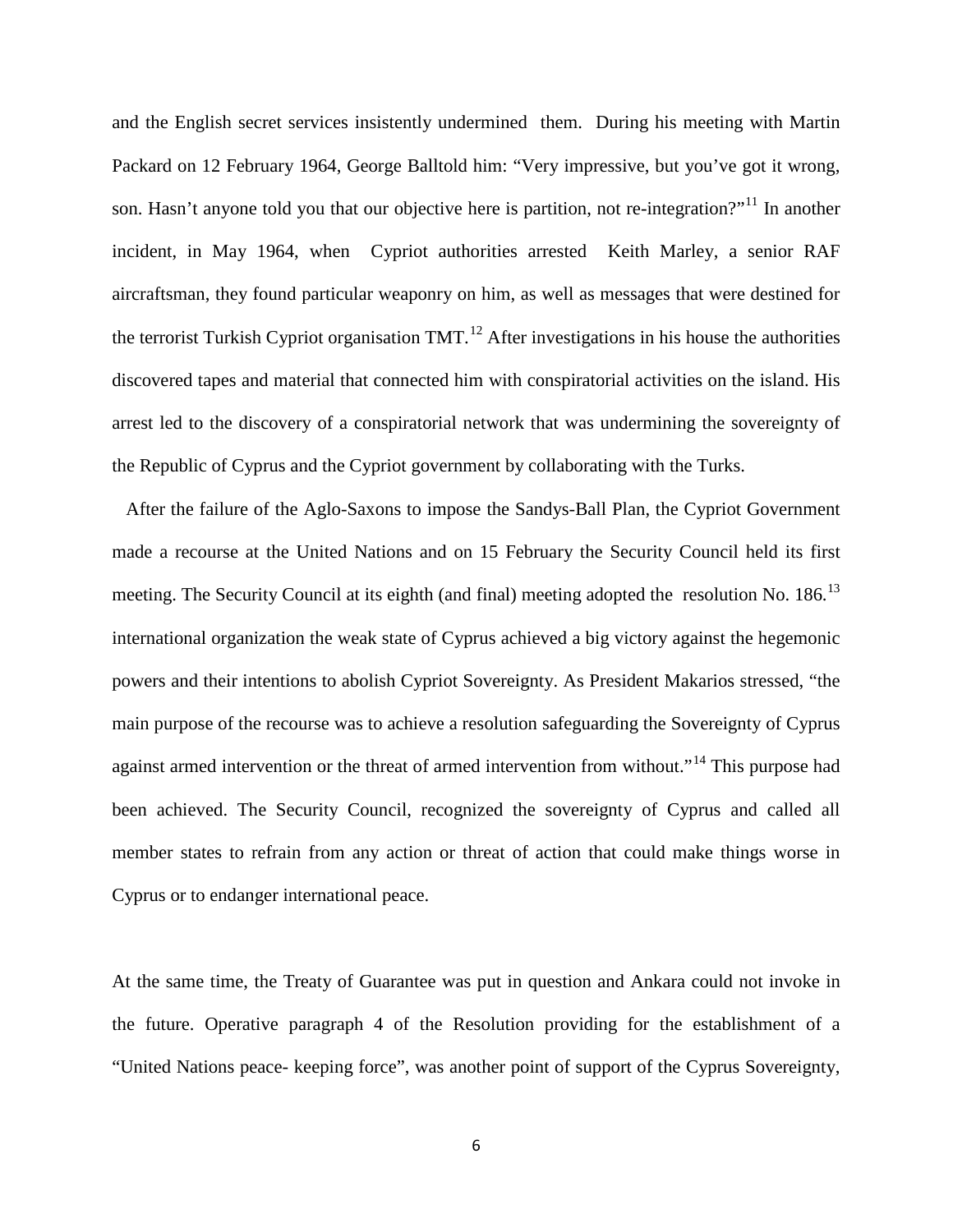that met the basic Cypriot demand that the force should emanate from and under the Control of the UN.

In the meantime, armed clashes between the two communities in various areas of the island continued. Clashes occurred in March at Ayios Ilarionas, an area of strategic importance near Nicosia, and in the town of Paphos. The whole tentative situation in comparison with the advent of the Greek Army on the island provoked ongoing tensions between Turkey and Greece. On 13 March 1964 Ankara threatened again with armed intervention. Turkey went further when she started preparations for an invasion on the island. According to information, the Turkish invasion would take place on 5 June 1964. American President Johnson, worrying that such an eventuality would provoke a potential Soviet intervention, sent a letter to the Turkish President Inonu underlining the American objection to the Turkish plans. Thus, Turkey suspended its plans. Our conclusion is that the fear of Soviet interference deterred Turkish invasion. The Turkish threat to invade the island was cancelled by a "systemic constraint"<sup>15</sup>, a well known concept derived from theory of Ιnternational Relations.

#### **The "De-Internationalization" of the Cyprus Problem: Double enosis or Partition.**

Despite the Cypriot victory in the UN the hegemonic powers, namely the USA, continued to plot for the removal of the Cyprus Problem from the international fora, especially the UN. This strategy, the strategy of "de-internalization of the Cyprus problem", mainly aimed at the imposition of a NATO-style solution on Cypriots.<sup>16</sup> Therefore, after the USA failed to invalidate Cypriot sovereignty, she invented a new strategy, the strategy of " double enosis".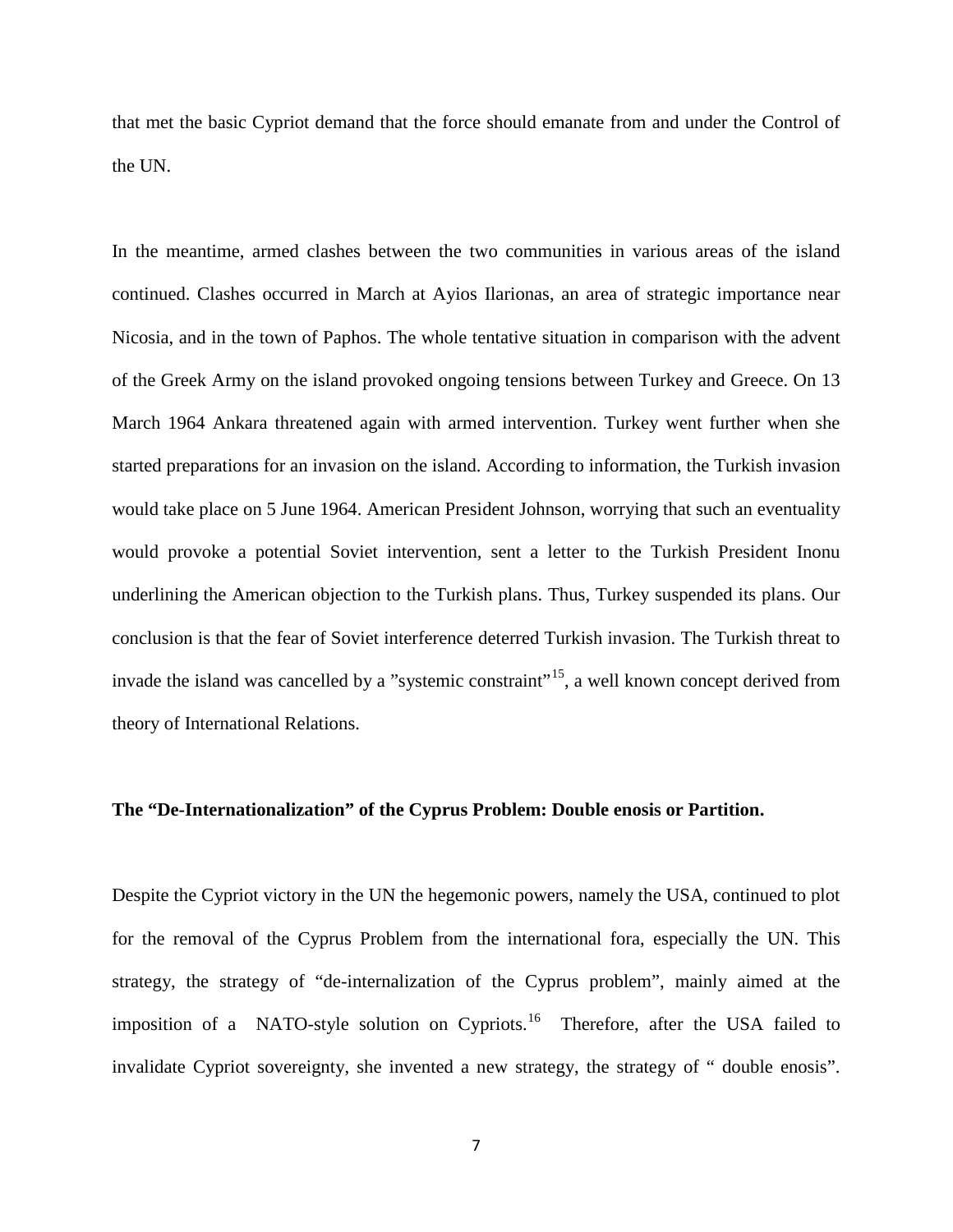Johnson's envoy Dean Acheson bypassed Sakari Tuomioyia, UN Mediator, who was appointed by the resolution 186 and he tried in Geneva during the summer of 1964 to conciliate two diametrically opposite aims: The Turkish aim for partition and the Greek aim for enosis. However, the Acheson plan would unavoidably lead to the partition of the island. Acheson, among others, proposed the concession of Karpasia peninsula to the Turks under ffull sovereignty and the creation of Turkish Cypriot cantons.<sup>[17](#page-15-15)</sup> Actually there were two versions of the Acheson plan. The first version was accepted by the Turks as a basis for discussion. The second version provided for the lease of Karpasia peninsula to the Turks for the construction of a military base limited in size. The Greek Prime Minister Georgios Papandreou accepted the second version and rejected the first.

We must underline the fact that Turkey never consent to the Acheson Plan. According to many documents derived from State Department archives the Turks wanted full sovereignty of the 4/10 of the island. It is important to mention that when the Turkish negotiators Nihat Erim and Turgut Sunalp went to Ankara in order to negotiate with the Turkish Prime Minister Inonu they agreed, as the most acceptable scenario for them, the concession of the 21 % of Cypriot land to Turkey, including Kyrenia.<sup>[18](#page-15-16)</sup> Erim pointed out to Acheson that this kind of solution was acceptable for Turkey from the military point of view, because Turkish Cypriots could resort there in case of the eruption of clashes with the Greek Cypriots.

he Acheson proposal collapsed in late August.<sup>[19](#page-15-17)</sup> In any case though, had the Acheson plan been accepted the island would have been divided 10 years prior to the Turkish invasion, while the island's security would have been constantly in danger. As we have noted above, the 4/10 of the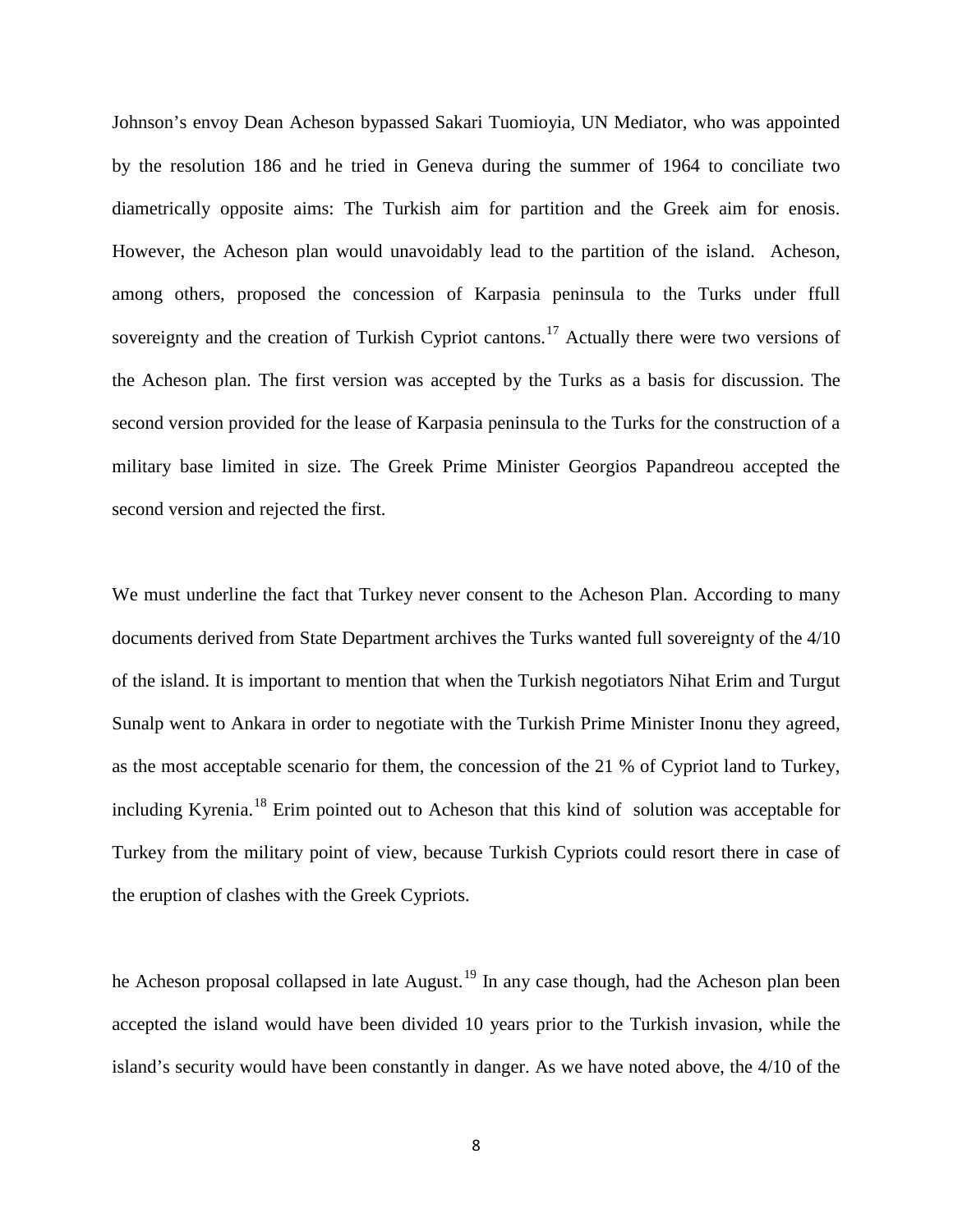island would have been under Turkish sovereignty, while Turkey would have a military base on the island, with full authority of use. The security dilemma between the two communities would have been worsening day by day and the Greek Cypriots would have been in grave danger by the threat of the Turkish army's presence on the island. Turkey's proximity to the island was complicating things further for the weak state of Cyprus. The Greeks irrevocably rejected the Acheson plan on 25 August 1964. Three days later the Turkish foreign minister Jemal Erkin also rejected the plan,

At this point it is useful to examine the main  $a$ xes<sup>[20](#page-16-0)</sup> of the American diplomacy regarding the Cyprus Problem. The first axis -according to Professor Vangelis Coufoudakis- was (and it still is) the urgent need to solve the Cyprus Problem because of the strategic position of Cyprus and the implications of the problem on the Greco-Turkish relations and to the cohesion of NATO. The second axis -and the most important for our analysis- is Turkey's greater geopolitical value for the USA than Greece's. Therefore, any solution of the problem should satisfy Turkey's interests.

Furthermore, the Cyprus Problem is not only a Greco-Turkish affair, but it must be solved in the context of NATO. Every interference of the UN was regarded as detrimental for the American interests because it could attract soviet influence. Finally, the continuous interventions of the hegemonic power in order to to deter a Greco-Turkish war. We have already mentioned Jonson's letter to Inonu. As we have mentioned above American action was not due to disagreement with Turkish aims, but because of the fear of imminent USSR involvement and exploitation of the conflict. The absence of this danger in the summer of 1974 gave Henry Kissinger the opportunity to change drastically the balance of power on the island.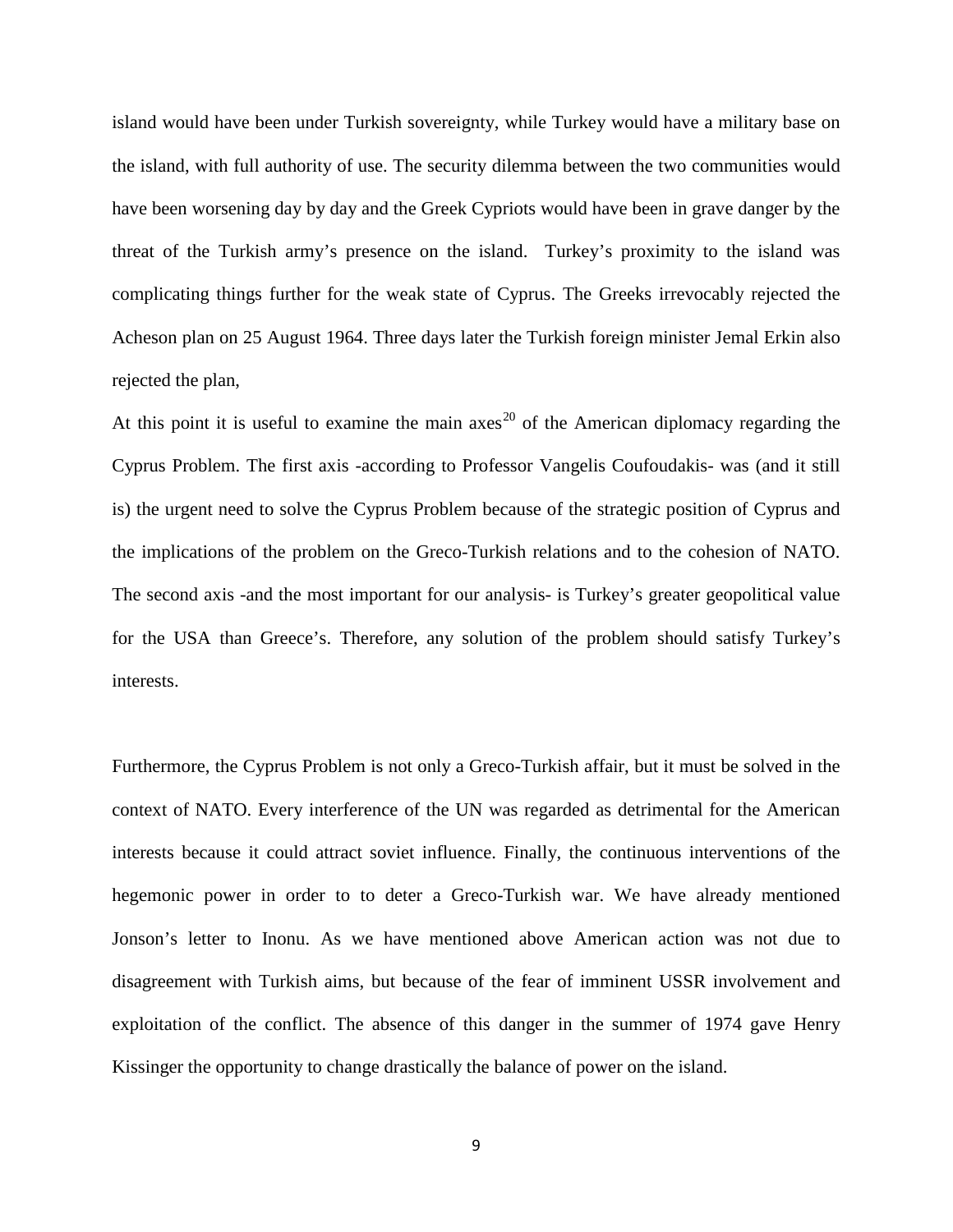In the meantime, the UN Mediator Touomioyia suddenly died in August 1964 and Gazo Plaza from Equator replaced him. The newly appointed mediator, who was vehemently against the Turkish demand for population exchanges was in favour of a unitary, independent and sovereign state. He said that the Turkish demands could be satisfied only by use of force. The Turkish side rejected Gazo Plaza's report<sup>[21](#page-16-1)</sup> arguing that he was acting beyond his mission. Furthermore, American refusal for a solution within the UN parameters led the whole procedure to failure. In December 1965 Galo Plaza informed Secretary U Thant that he would resign.

## **Political Turmoil in Greece and its implications on the Cyprus Problem**

In July 1965 Greece faced a major political crisis<sup>[22](#page-16-2)</sup> because of a disagreement between the leader of "Enosis Kentrou" and Prime Minister George Papandreou and King Constantinos. Prime Minister Papandreou wanted to replace the Minister of Defence Petros Garoufallias and the Chief of the Army Ioannis Genimatas with persons loyal to him because he believed that Garoufallias and Genimatas were displaying exceptionable submissiveness to the King. When King Constantinos refused to sign the relative degrees Papandreou resigned.

The governments that came to power after Papandreou's reassignment were ideologically biased and projected their willingness to subject the Cyprus Problem to NATO context and to remove it from the UN auspices.<sup>[23](#page-16-3)</sup> So, they engaged in a series of meetings with the Turks in order to find a solution for the Cyprus problem. In December 1966 at Paris the Greek Foreign minister Ioannis Toumbas and his Turkish counterpart Ihsan Tsaklayiagil signed a memorandum<sup>[24](#page-16-4)</sup> indicative of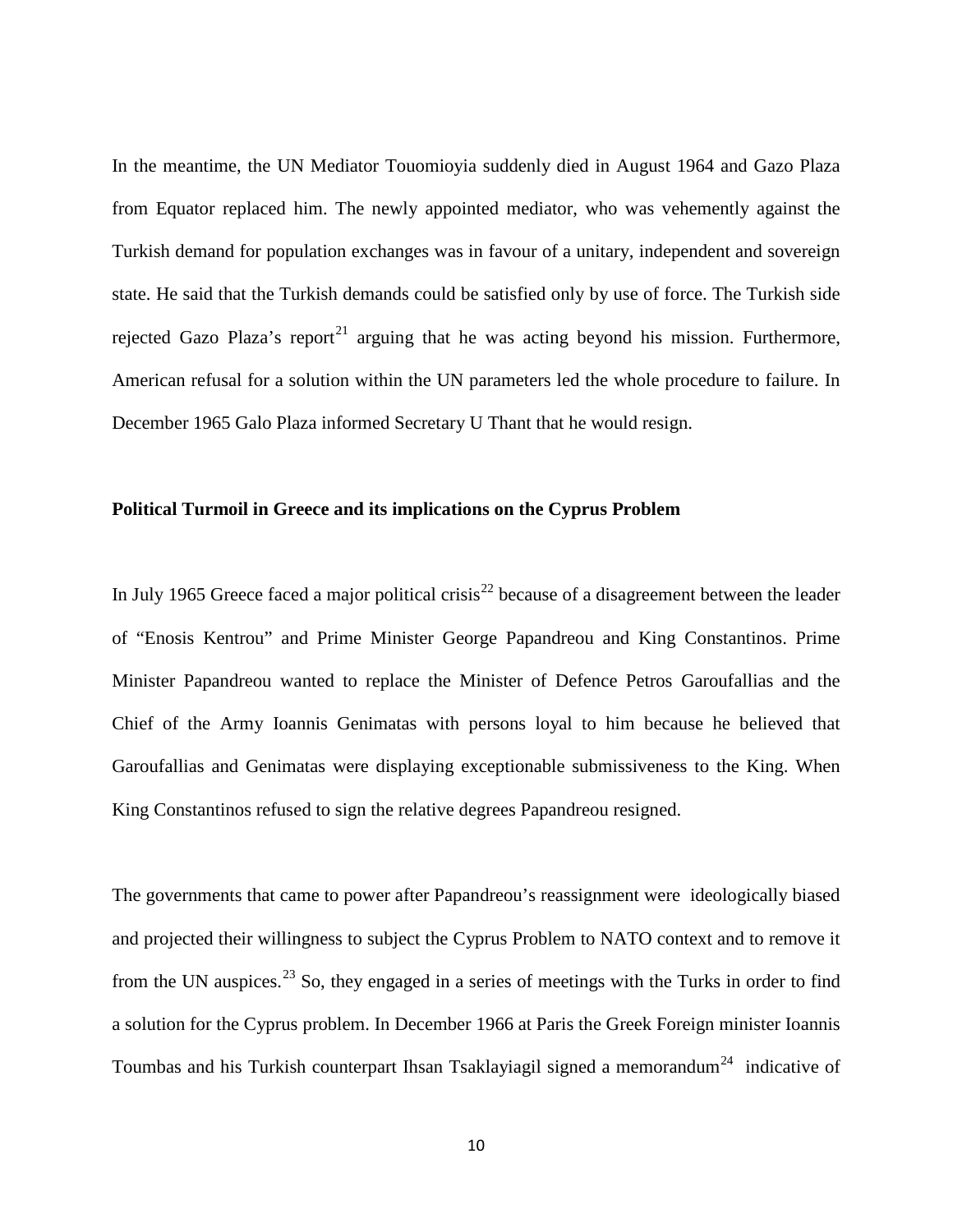the contrasting objectives of the two sides. The Turks demanded that the Zurich agreements should be preserved, otherwise a a form of con-sovereignty between Turkey and Greece should be established. On the other side, the Greeks insisted in enosis after particular Greek consessions. The talks continued without any success until the Greek Colonels overthrown the Greek government, in April 1967.

The Greek Junta continued to flirt with the "Acheson Solution" and approached the Turks in order to "solve" the Cyprus Problem by giving the Turks promises for concessions. The Greek Prime Minister Kollias met with his Turk counterpart Suleiman Demirel on 9 September 1967 in the Turkish town Kesan and the next day in the Greek Town Alexandroupolis near Evros river.<sup>[25](#page-16-5)</sup> The Greeks proposed to give Turkey a base under lease, and the establishment of a NATO base on the island in order for the Turks to consent with the solution of enosis. After hearing the Greek proposals Demirel was infuriated and underlined to the Greeks that the meeting should had not occurred since the talks were based on enosis. He also said that Greek insistence could provoke a Greco-Turkish war. The meeting was a landmark for the Cyprus Problem, because the Turks diagnosed Greek submissiveness. As Nikos Kranidiotis notes "The Evros Talks proved the distance between the two sides and showed that the Greek insistence for a solution through dialogue between Greece and Turkey was a big mistake.<sup>[26](#page-16-6)</sup>

#### **Regional and Local Developments intermix and The Abandonment of Enosis**

At the regional level, the developments had profound impact on the regional balance of power. The "Six Days" War of  $1967<sup>27</sup>$  $1967<sup>27</sup>$  $1967<sup>27</sup>$  and the defeat of Arab states by Israel polarized Middle East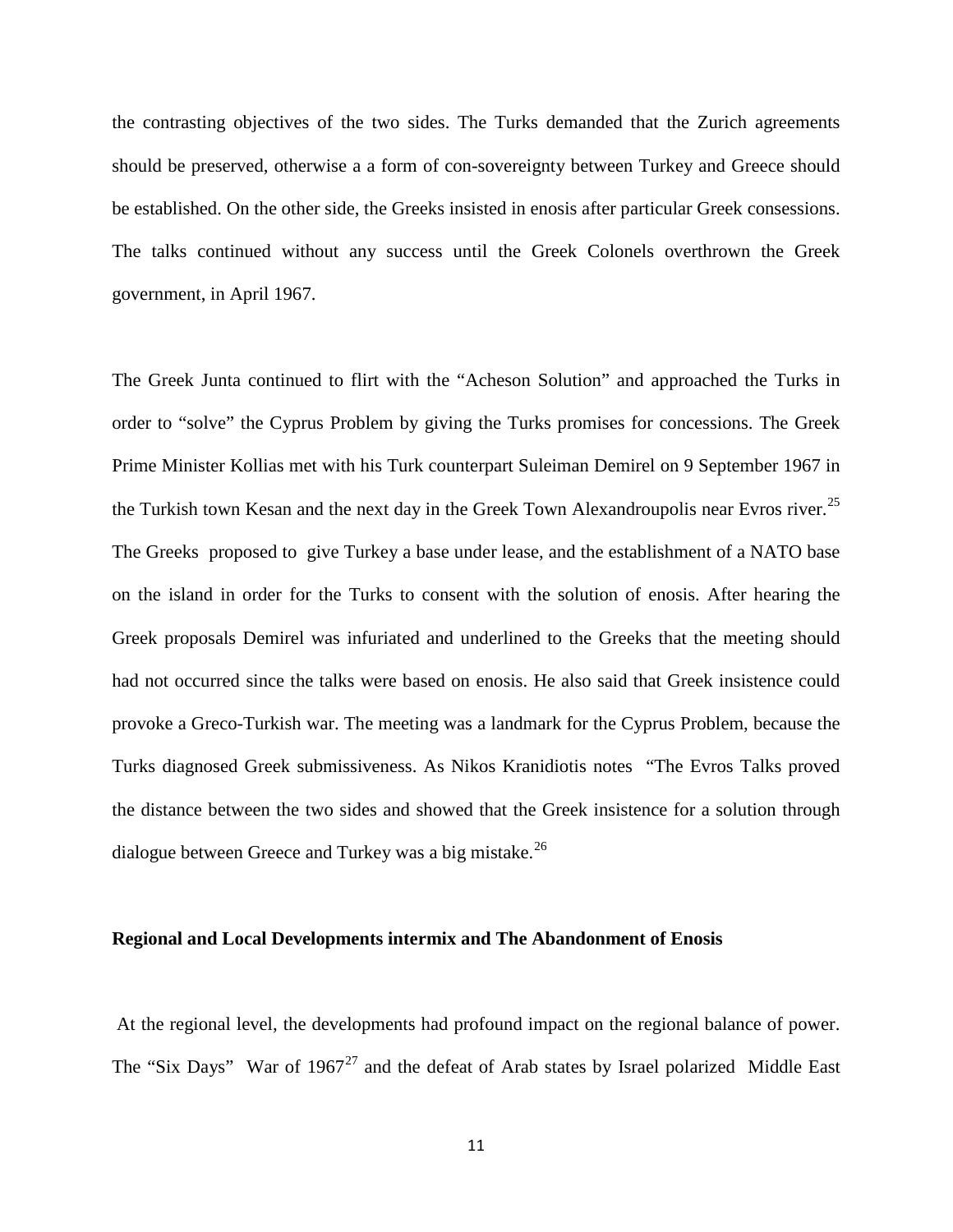relations further. After the war the two major powers, the USA and the USSR consolidated their presence in the area by supporting their respective protectorates. Cyprus as a geopolitical extension of the Middle East could not remain unaffected by the sub-systemic changes that were taking place in the region.

At the micro-level of the island a development which was very detrimental for the security of Cyprus occurred: The withdrawal of the Greek division that staged on the island in 1964. On 15 January 1967 clashes<sup>[28](#page-16-8)</sup> erupted at Kofinou and Agios Theodoros villages, when the Turkish Cypriots opened fire against the Greek Cypriot police. After the incident the Cypriot National Guard led by General Georgios Grivas entered into Kofinou village, overpowered the Turks and occupied the villages. However, it was a Greek victory confined at the local level with wider implications. The Turkish Minister of Foreign Affairs Tsaklayiagil conveyed a diplomatic note to the American Ambassador in Ankara demanding the USA to allow Turkey to intervene in Cyprus. Turkey demanded also the withdrawal of the Greek army and General Grivas from Cyprus and the abrogation of the National Guard as well. At the same time, the Turkish Parliament authorized the Turkish Army depart for Cyprus.

The American President Lyndon Johnson, alarmed by the developments, sent Deputy Secretary of Defense Cyrus Vance to Athens and Ankara with the clear task to deter a Greco-Turkish war.<sup>[29](#page-16-9)</sup> Vance threatened directly the Turks that in case they invaded Cyprus the USA would make a Greco-Turkish war destructive for both countries. Johnson made clear to Vance that he should make everything to stop the war.<sup>[30](#page-16-10)</sup> The same thing did not happen in July 1974 when Kissinger sent Joseph Sisco, Undersecretary of State for political affairs, to Greece and Turkey in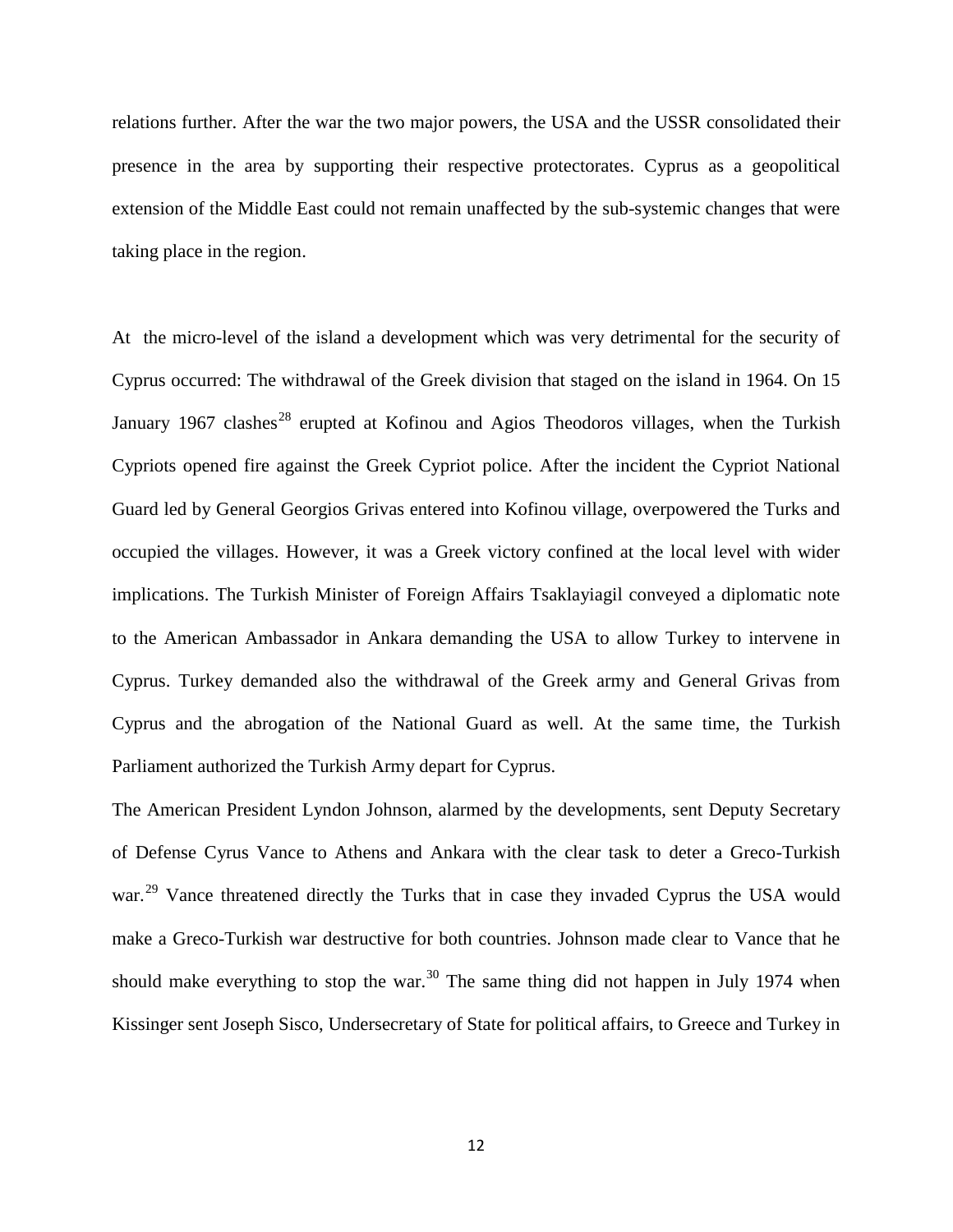order to stop Greece from resorting to war with Turkey, but not Turkey from intervening in Cyprus.

The Greek Junta consent to the Turkish demand and removed the Greek division. Makarios on the other hand did not consent to the abrogation of the National Guard. But which were the motives of Junta's action? According to one explanation, Junta regarded the division as an obstacle because it could draw Greece to war with Turkey and put the military's rule in danger. As Papadoulos had confessed "the Greek division could have became our grave".<sup>[31](#page-16-11)</sup> Furthermore, the Greek Foreign Minister Pipinelis believed since 1964 that the Greek division should be withdrawn from the island because Greece could not provide air cover and that Bulgaria could exploit a Greco-Turkish war.  $32$ 

The Greek division was withdrawn on December of 1967. This development altered the power equilibrium in Cyprus: Turkish invasion could no longer be deterred and this situation helped Turkey to proceed with partition scheme. On 22 December1967 the Turks created the "Temporary Turkish Cypriot Command". The developments compelled Makarios to inaugurate the "policy of feasible against the policy of desirable". That meant that the two sides should negotiate in order to reach a settlement based on independence and not enosis.

### **The Inter-Communal Talks and the Thorny Issue of Local Self-Administration**

It's beyond the scope of this paper to analyze in detail the inter-communal talks<sup>[33](#page-16-13)</sup> that took place between June 1968 and September 1971. However, we will deal with the contrasting goals of the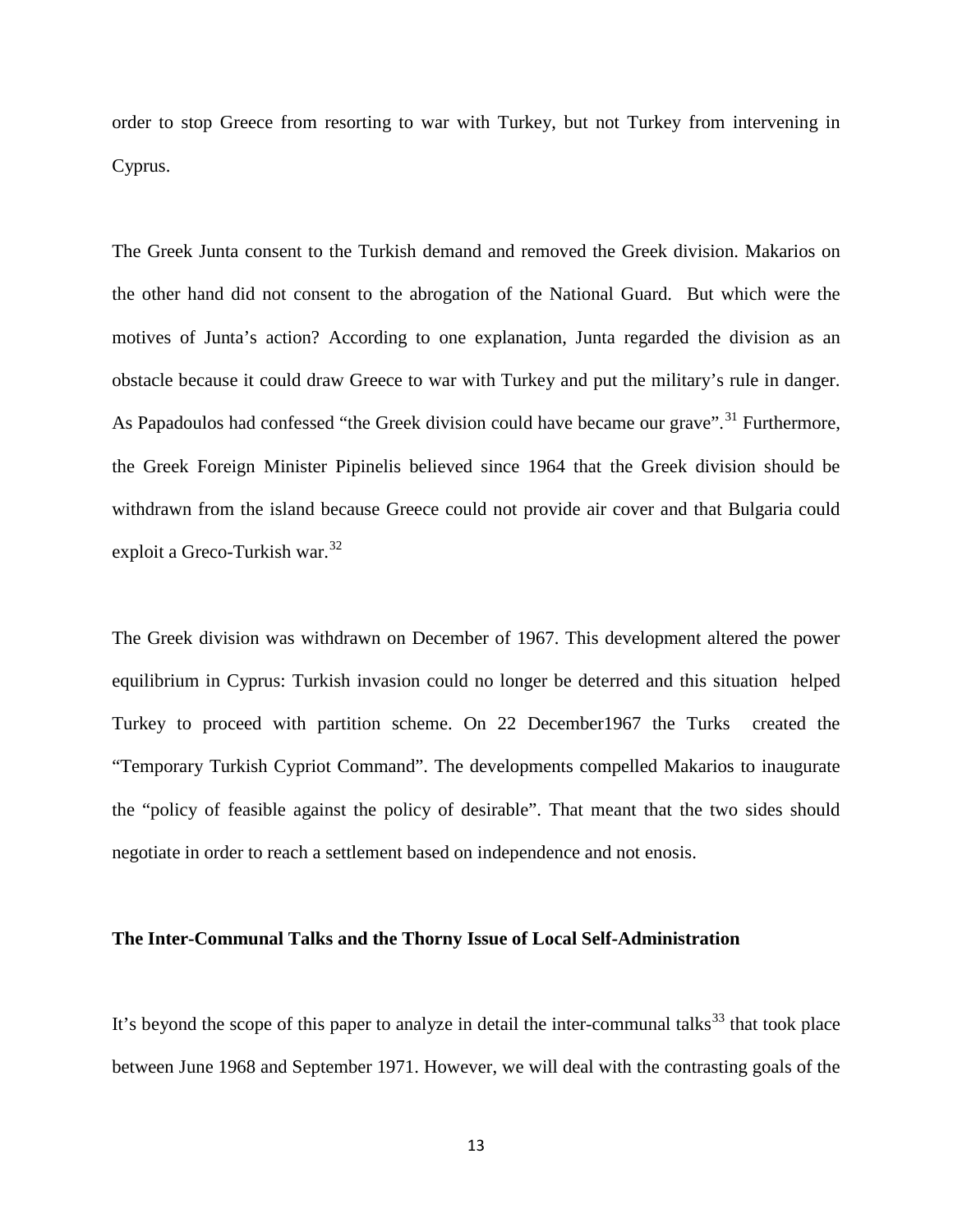two communities and the regional environment within the talks evolved. The United States of America supported the inter-communal dialogue as they did with the Resolution 186 because of the lack of alternative solutions. The danger of a new crisis was imminent. The inter-communal talks constitute a crucial turning point for the Cyprus Problem because the Turkish side tried to capitalize the "benefits" that ensued from the limited de-facto partition that existed with the enclaves which were created in 1963. Therefore, during the talks it tried to institutionalize partition by vigorously demanding that the Greek side should accept the local autonomy of the Turkish Cypriot community. So, since the beginning of the talks Rauf Denktas surprised the Greek negotiator Glafkos Clerides by accepting all the thirteen points that Makarios proposed for revisal in 1963, but he demanded broad autonomy for his community as an exchange.<sup>[34](#page-16-14)</sup> This proved to be the thorny issue that paralyzed the talks. While the Greek side accepted the idea of separated local authorities, their responsibilities being regulated by the parliament, the Turkish side demanded broad local autonomy provided by the Cypriot Constitution. Furthermore, it insisted on the establishment of a Central Command that would regulate the local authorities. According to the Greek side the Turkish demand was undermining the unity of the state and in corresponded to an effort of legalizing partition. As Archbishop Makarios put it "The Turkish Cypriots demand property title for their illegal edifice $>>$ .<sup>[35](#page-16-15)</sup>

The Inter-Communal Talks started again in June 1972 with the participation of two experts on constitutional matters from Greece and Turkey respectively, Michalis Dekleris and Orchan Alticansti. The issue of local autonomy continued to provoke major problems on the whole procedure. At the same time, Denktas, who was illegally elected president of the Turkish-Cypriot community, hardened his positions even more while he backed out from other agreed issues. More specifically he demanded the institutionalization of communal autonomy based on three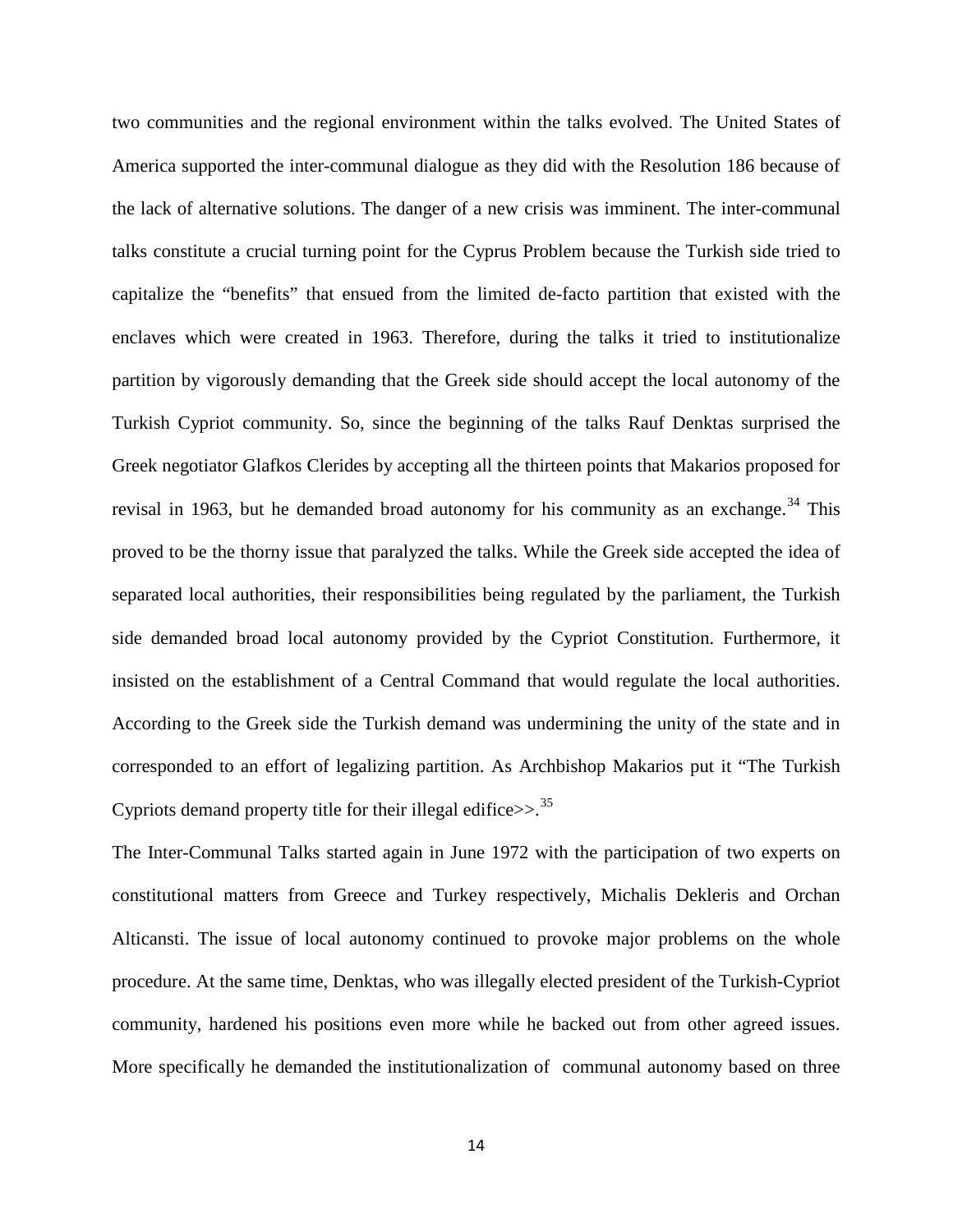levels: The level of villages, the level of towns and the level of the community. Moreover, he demanded the establishment of separate police on communal base and a separate television and radio as well.

We must underline that the talks were evolving in a very difficult international and regional environment. The October War of 1973 between Israel and the Arabs and the subsequent strategies of Henry Kissinger gave the USA the total control of Middle East.<sup>[36](#page-16-16)</sup> A result of this was the increase of US influence on the international affairs. Moreover, two other factors had particularly negative impact on the talks: Dictator Papadopoulos was ousted by the head of military police, Demitrios Ioannides, a regime hard-liner, while in Turkey Bulent Ecevit came to power. Ecevit gave the final blow to the talks when he stated that a federal solution should be applied. The destabilising foreign intervention, namely the Greek coup and the subsequent Turkish invasion, fatally undermined the territorial integrity of the island, which is divided thenceforth.

<span id="page-14-0"></span> $1$  As a foreign intervention I define every effort of a gGreat Power (hegemonic power) to intervene in the internal affairs of a minor state, in breach of the UN Charter article 2, in order to attain direct or indirect political benefit.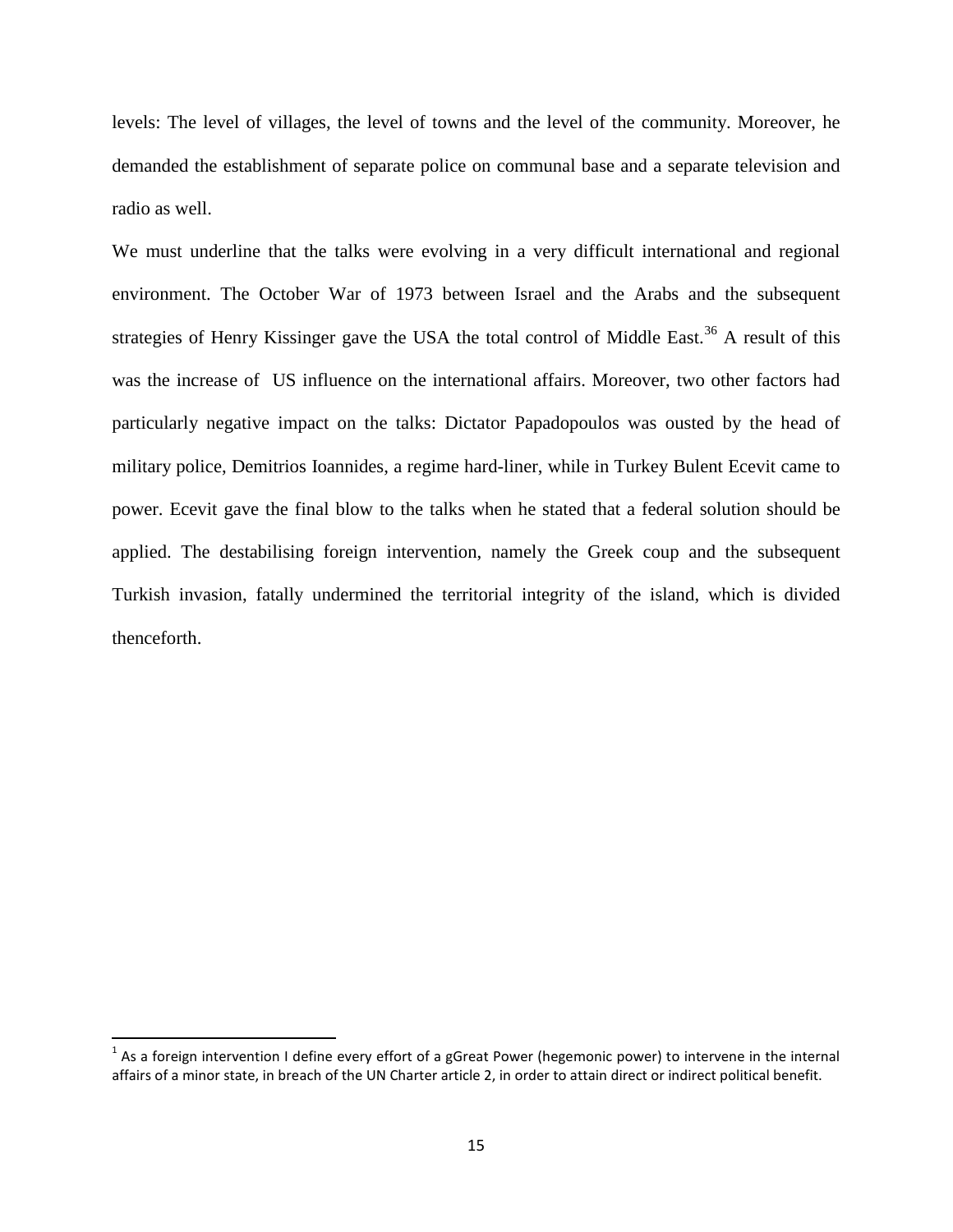<span id="page-15-0"></span> 2 For the origins of the security competition between the great powers and its consequences see John J. Mearsheimer, *The Tragedy of Great Politics* (New York: W.W. Norton & Company Inc, 2001).<br><sup>3</sup> Apart from the Treaties of Guarantee and Alliance that were signed in Zurich in February of 1959, the Greek

<span id="page-15-1"></span>Prime Minister Konstantinos Karamanlis and his Turk Counterpart Adnan Menderes also signed a secret memorandum. It was a Gentlemen's Agreement that was not published along with the other agreements. It provided for the accession of the Republic of Cyprus to NATO. However, according to the official Greek Cypriot view, this would be against Greek Cypriots' objective for the improvement of the Cyprus Constitution and for the attainment of Union (Enosis) with Greece in the long term. As Makarios's advisor, Nikos Kranidiotis, notes, the Cyprus Government did not concede to join NATO because Turkey's position in the Alliance was stronger than Greece's. So its aforementioned objectives could not be met. See, Nikos Kranidiotis, *Unfortified Polity: Cyprus* 

<span id="page-15-2"></span>1960-1974 (Athens: Estia, 1985), 21-22.<br><sup>4</sup> According to other sources, the Republic of Cyprus tried to find out which the official American views were regarding Cyprus's accession to the Non-Aligned Movement. Therefore, Miltiadis Christodoulou, former Government's Spokesman, asked the first American Ambassador in Nicosia Frazer Wilkins about the American position. The ambassador pointed out that the USA did not want Cyprus to join NATO. As he added, Cyprus was a small country which had nothing to offer tothe military aspect of the Coalition. Moreover, when Makarios visited Washington in June 1962 he asked President Kennedy's views on the issue. The American President praised Cyprus's accession to the Non-Aligned Movement, stressing that he shares Makarios's views regarding Cypriot foreign policy. See Militiadis Christodoulou, *NATO in the Cold- War and the Post Cold War Era and Cyprus* (Nicosia: Proodos, 2000), 27-30.<br><sup>5</sup> For the Constitutional Crisis of 1963 and the views of the great powers involved (the USA and the UK) as regards

<span id="page-15-3"></span>the need for the amelioration of the Cyprus Constitution, see Sotiris Rizas, *Enosis, Partition, Independence: United Nations and Britain in Search for a Solution for the Cyprus Problem, 1963-1967* ( Athens: Vivliorama, 2000), 21-40 – in Greek.

<span id="page-15-4"></span> $6$  Telephone Conversation between President Johnson and the Undersecretary of State Ball, Washington, 25 January 1964, U.S Department of State, *Foreign Relations of the United states 1964-1968.* <sup>7</sup>

<span id="page-15-5"></span> $7$  For a very comprehensive analysis about the events and the positions of the actors during the conference see Stella Soullioti, Fettered Independence: Cyprus 1878-1964 (Minneapolis: University of Minnesota, 2006).<br><sup>8</sup> Regarding this issue and its correlation with the great powers' strategies in the field of international relations

<span id="page-15-6"></span>Hedley Bull, *The Anarchical Society: A Study of Order in World Politics,* (Athens: Poiotita Publications, 2001), 266-

269 –in Greek.<br><sup>9</sup> Brendan O' Malley, Ian Craig, *The Cyprus Conspiracy: America, Espionage and the Turkish Invasion* (London: Ι.Β.

<span id="page-15-9"></span>

<span id="page-15-8"></span><span id="page-15-7"></span>Tauris Publishers, 1999), 94-101.<br><sup>10</sup> Ibid.<br><sup>11</sup> Martin Packard, *Getting it Wrong: Fragments From a Cyprus Diary 1964,* (Indiana: Milton Keynes-Author house 2008), 1.<br><sup>12</sup> Costas Hajiargiris, "Daily Telegraph in favour of the partition of the Island with the pretext of a supposed

<span id="page-15-11"></span><span id="page-15-10"></span>disarmament of the irregulars", *Phileleftheros, May 1964 –in Greek*.<br><sup>13</sup> United Nations, Resolution 186 ( 1964), adopted by the Security Council at its 1102th meeting on 4 March 1964, available from, www.un.int.Cyprus/re

<span id="page-15-13"></span><span id="page-15-12"></span><sup>14</sup> Soulioti, *Fettered Independence,* 463<br><sup>15</sup> Kenneth N. Waltz, *Theory of International Politics* (Berkeley : Addison-Wesley Publishing Company, 1979), 93-101.

<span id="page-15-14"></span><sup>16</sup> This term as regards the Cyprus Problem was first used by the late Greek Undersecretary of Greece forof Foreign Affairs, Giannos Kranidiotis. See Giannos Kranidiotis, *The Cyprus Problem 1960-1974* (Athens: Themelio, 1984) ,

<span id="page-15-15"></span>129-149 –in Greek.<br><sup>17</sup> Telegram From the Mission in Geneva to the Department of State, July 11, 1964, Document 83, U.S. Department<br>of State, Foreign Relations, 1964-1968, Volume XVI, Cyprus; Greece; Turkey.

<span id="page-15-17"></span><span id="page-15-16"></span><sup>18</sup> Telegram from the Mission in Geneva to the Department of State, July 20, 1964, Document 88, (FRUS).<br><sup>19</sup> Acheson admits in 22 August 1964 that despite his heroic efforts to find a solution based upon his plan, both sides rejected the Acheson proposals. Therefore he proposed to abandon the effort and try a new policy that